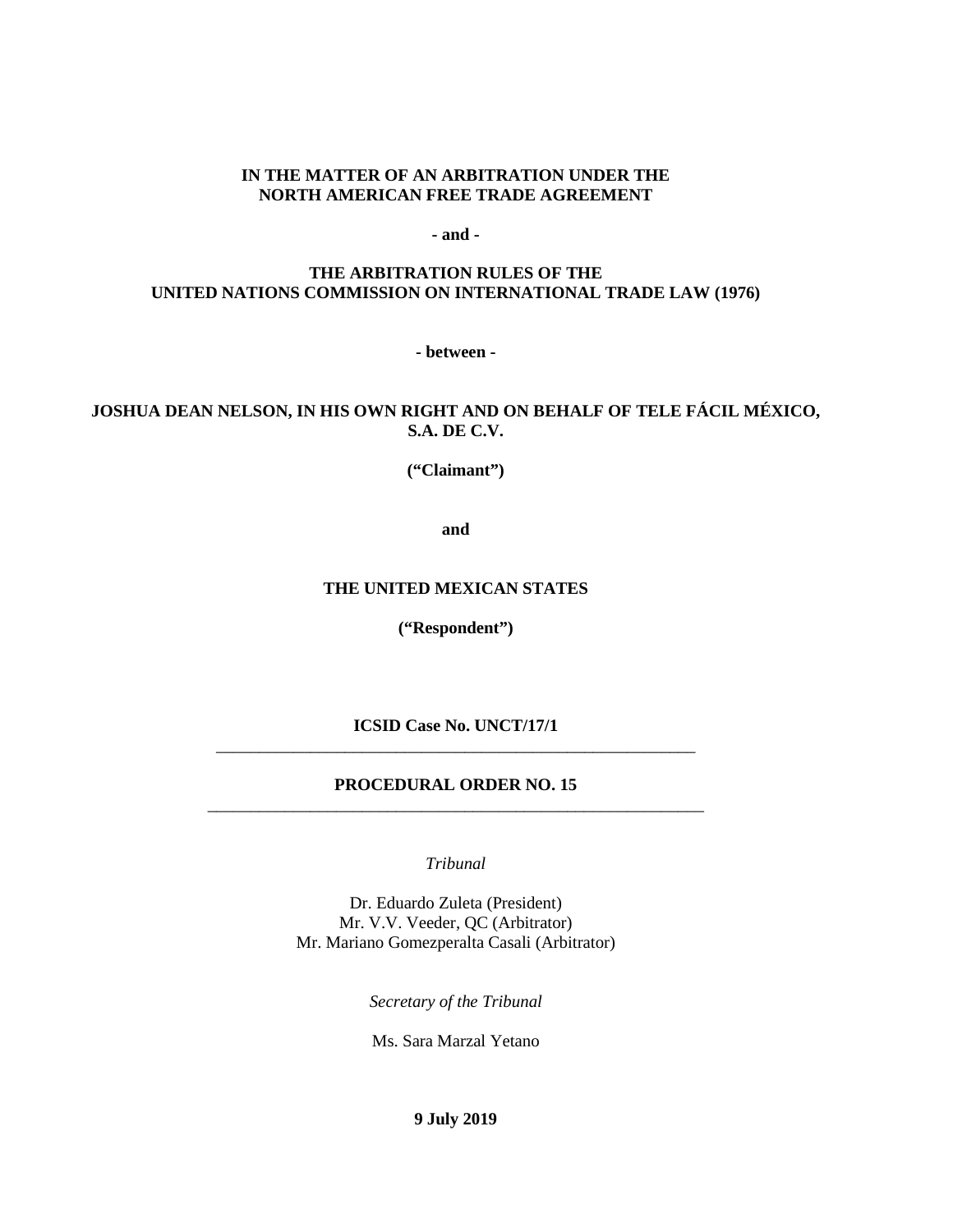1. On 1 July 2019, by letter, Claimant informed the Tribunal about a disagreement between the Parties regarding the procedure and timing of the post-hearing submissions related to the bankruptcy issues concerning Mr. Jorge Blanco, a former claimant in this proceeding.

## **I. Position of Claimants**

- 2. In the communication to the Tribunal dated 1 July 2019, Claimant indicated that on 29 May 2019, a Judge for the United States Bankruptcy Court for the Southern District of Florida issued an order restoring Mr. Blanco's ownership of his shares in Tele Fácil *nunc pro tunc* ("Bankruptcy Order"). The Bankruptcy Order, according to Claimant, became publicly available on 30 May 2019. Respondent's Objection to Jurisdiction ("Objection") was filed on 13 June 2019 and according to Claimant, the Objection should have addressed the legal effects of the Court Order. However, rather than addressing the Court Order, Respondent made the following reservation: "Mexico reserves the right to request leave from the Tribunal to address any new evidence filed by Claimant in response to this submission."
- 3. Claimant indicated that he provided Respondent with a copy of the Bankruptcy Order on 23 June 2019 at the request of Respondent. Claimant also argues that Respondent should have taken steps to monitor developments in Mr. Blanco's bankruptcy proceeding and the fact that it did not do so should not unduly delay the completion of post-hearing submissions. The arguments of Claimant regarding the *nunc pro tunc* were known by Respondent since March 2019 and Claimant responded to a series of questions on 29 March 2019 identifying key information about Mr. Blanco's bankruptcy. Considering that in this arbitration there is a single round of post-hearing submissions —where Respondent has one chance to defend its objection— it is Respondent's responsibility to undertake all necessary due diligence and to address all reasonably foreseeable defenses, especially those that it knew were coming and even identified in open discussion at the recent oral hearing. Respondent should not be permitted to delay the agreed timetable for post-hearing submissions.
- 4. Claimant request the Tribunal to determine whether the procedures in § 19.3 of Procedural Order No. 1 regarding the submission of new evidence or any other restrictive procedures apply with respect to the post-hearing briefs on the bankruptcy issues. According to Claimant, his understanding is that the Tribunal anticipated new evidence could be introduced because the impact of the bankruptcy on the ability of Claimant to claim on behalf of Tele Fácil had not yet been fully briefed in the proceedings. Claimant further claims that Respondent has introduced new evidence with the Objection without following the procedures of § 19.3. Therefore, Claimant asks the Tribunal to confirm that he will be afforded equal treatment and be allowed to rely on new evidence, as Respondent has done, to argue the legal significance of Mr. Blanco's bankruptcy. Claimant also requests that the Tribunal determine whether Respondent has a right to object to or to respond to any new evidence, including the Bankruptcy Order, that Claimant introduces in their response to the Objection; and, if so, whether the Tribunal will order updated briefing promptly so that Claimant's 15 August 2019 deadline can be met. Given that the Tribunal granted one round of post-hearing submissions on the bankruptcy issues, and because Respondent is the moving party Claimant should have the last opportunity to address the issues. To allow Respondent to respond after Claimant's response on 15 August 2019, would inappropriately extend the period of post-hearing submissions beyond the deadline established by the Tribunal.
- 5. Finally, Claimant indicates that in order to allow Respondent to address the Bankruptcy Order, he is amenable to provide Respondent until 22 July 2019 to update its submissions and expert reports. This will permit Claimant sufficient time to respond on 15 August 2019, as the Parties agreed.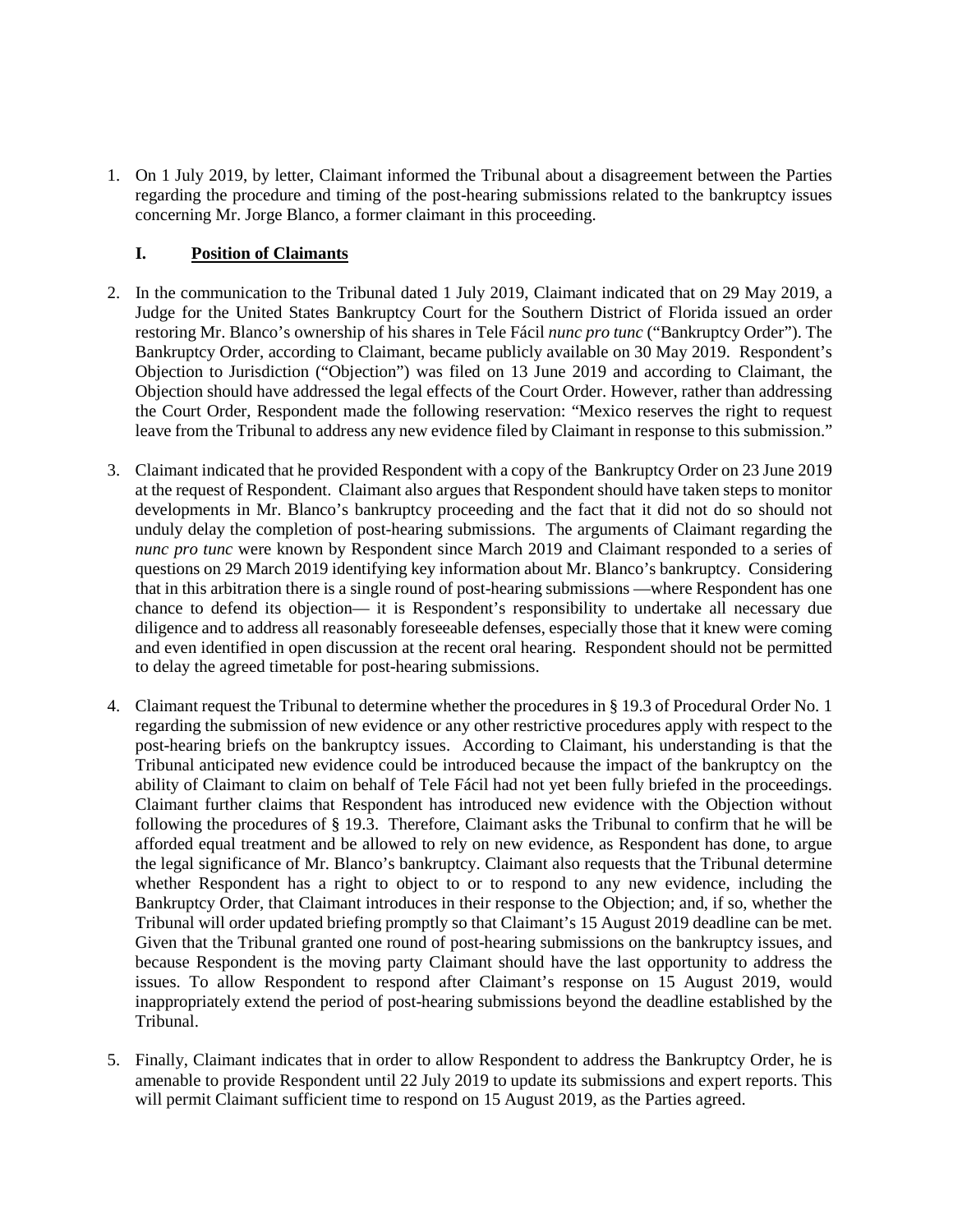## **II. Position of Respondent**

- 6. On 3 July 2019 Respondent replied to Claimant's request.
- 7. Respondent asserted that Mr. Blanco's Stipulation and Settlement Agreement was executed on 25 April 2019, that is to say, on the second to last day of the recent oral hearing. However, Claimant did not disclose the existence of the Stipulation and Settlement Agreement to Respondent or the Tribunal. On 2 May 2019, the Trustee filed a Motion to Approve Stipulation to Compromise Controversy. This was disclosed neither to the Respondent nor to the Tribunal.
- 8. On 7 May 2019 the Tribunal issued Procedural Order No. 14 setting out the jurisdiction-related questions to be addressed by the Parties. Procedural Order No. 14 did not direct the parties to address the impact, if any, of a potential *nunc pro tunc* order by a U.S. Bankruptcy Court at an unknown future date. Moreover, Claimant did not request leave to address such an order in its post-hearing submissions.
- 9. Respondent filed its Objection 13 June 2019 addressing the two questions posed by the Tribunal in Procedrual Order No. 14 on the basis of the existing evidential record, with the exception of a third expert witness report that addresses the first question in Procedural Order No. 14 as a matter of Mexican law.
- 10. On 18 June 2019, Claimant advised Respondent, for the first time, about the Bankruptcy Order. Before that date, Respondent had no knowledge of the Bankruptcy Order. Claimant decided to withhold disclosure of the Bankruptcy Order until after Respondent had submitted its Objection which was prepared in accordance with the instructions set out in Procedural Order No. 14. The fact that Claimant advised that Mr. Blanco would be seeking a *nunc pro tunc* order at an unknown future date did not impose an obligation on Respondent to address a hypothetical future occurrence without the benefit of concrete evidence on the record.
- 11. Respondent submits that, in any event, the *nunc pro tunc* issue is irrelevant to the Tribunal's determination on jurisdiction. During the course of this arbitration Mr. Blanco's bankruptcy had not yet been addressed and that is the reason why he withdrew as a claimant on 26 March 2019. Moreover, the *nunc pro tunc* order does not address one key issue: whether the transfer of shares of Tele Fácil to Mr. Joshua Dean Nelson on 29 March 2016 was valid as a matter of Mexican law. However, should the Tribunal wish to receive submissions on the bankruptcy issues, Respondent is entitled to know all of the evidence that Claimant intends adduce prior to addressing the issues created by Claimant himself. If Claimant intends to adduce any evidence other than the Bankruptcy Order, procedural fairness demands that Respondent be afforded the opportunity to respond to that evidence.
- 12. Respondent is not in a position to determine whether it will require additional expert witness reports or will require more time to respond properly until it receives all the evidence and submissions of Claimant on the implications of such evidence. The deadline of 22 July 2019 suggested by Claimant is clearly insufficient to analyze the evidence presented by Claimant, prepare expert witness reports and prepare the corresponding submissions.

# **III. Considerations of the Tribunal**

13. The Tribunal recalls that the issue of the bankruptcy of Mr. Blanco was presented to the Tribunal on 26 March 2019, shortly before the oral hearing on jurisdiction and the merits. The Tribunal further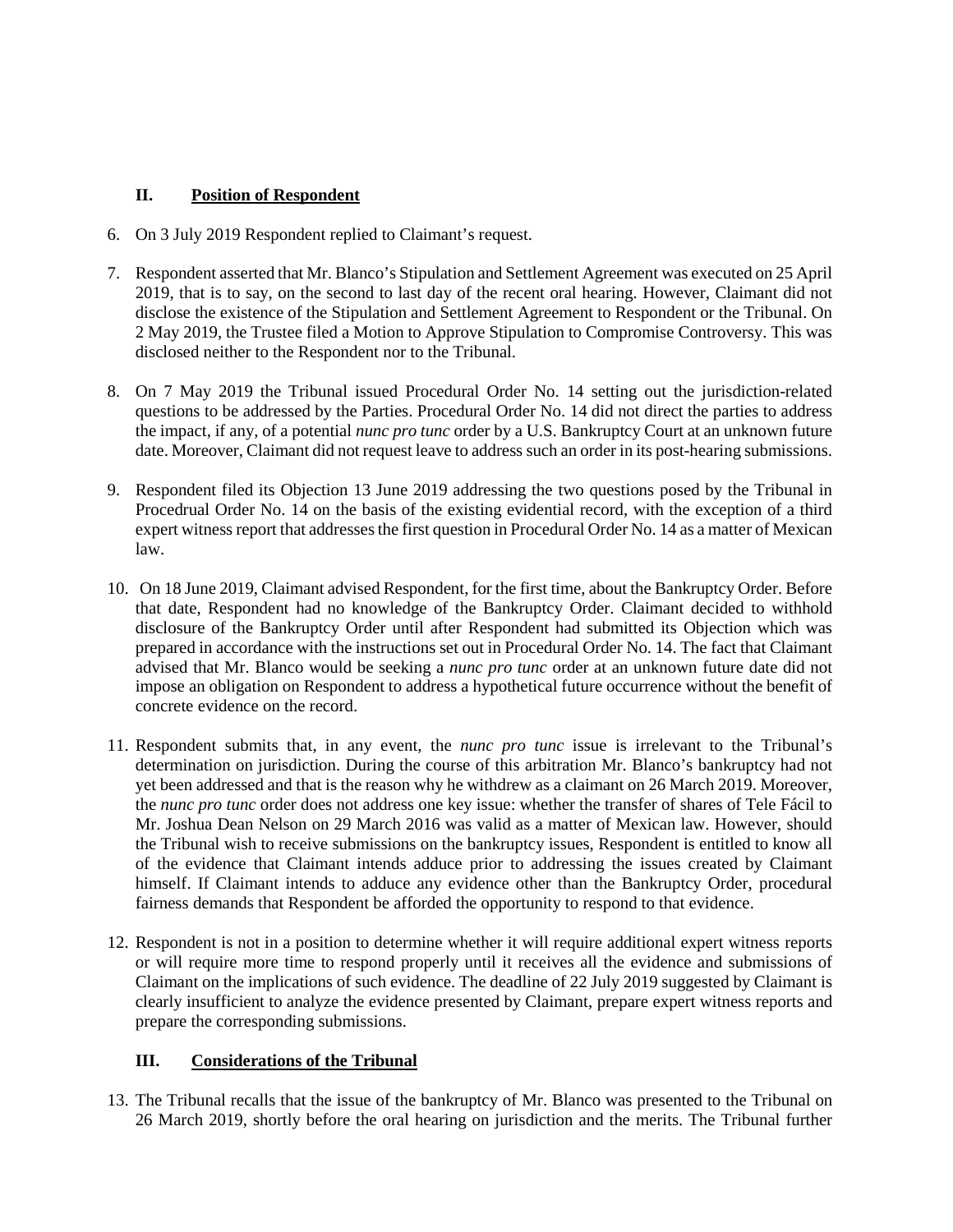recalls that such issue was known or should have been known by Mr. Blanco and the Claimant long before the hearing and very early in this arbitration.

- 14. On 26 March 2019, and as a result of the aforesaid bankruptcy, Mr. Blanco withdrew as a party from this arbitration and was later presented in the hearing as a witness but not a claimant. The hearing, Procedural Order No. 14 and the questions therein submitted by the Tribunal were based on the premise that Mr. Blanco was still in bankruptcy and was not a party to this arbitration.
- 15. It is true that in the hearing Claimant referred to the eventuality of the termination of the bankruptcy of Mr. Blanco. However, it was Claimant who created the issue by their delayed submission of information on such bankruptcy to the Tribunal. If Claimant had information or evidence on the bankruptcy of Mr. Blanco during the hearings or thereafter and intended to submit such information and evidence in the post-hearing briefs, it was for Claimant to perform the necessary due diligence to properly and timely inform Respondent and the Tribunal about the progress of the bankruptcy and particularly the application to obtain the Bankruptcy Order and the issuance of the Bankruptcy Order. Claimant cannot refrain from disclosing information that it had before the submission of the Objection by Respondent and then claim that it was for Respondent to have found such evidence or to have guessed the possible allegations of Claimant regarding the Bankruptcy Order.
- 16. Respondent submitted its Objection based on the evidence in the record and the allegations of Claimant up to the end of the hearing and responded to the specific questions of the Tribunal in Procedural Order No. 14, which were also based on such evidence and evidential record. Therefore, if Claimant simply intends to submit the Bankruptcy Order but no other evidence or new allegations related thereto, the present calendar for post-hearing briefs could be maintained. However, if Claimant intends to present further additional evidence or new allegations based totally or partially on the Bankruptcy Order or other documents related thereto, the calendar would have to be amended so that Claimant submits such evidence and allegations in the first place to allow Respondent to amend its objection as required and present the necessary evidence and Claimant to respond to the Objection as amended.

### **IV. Decision of the Tribunal**

- 17. Based on the above the Tribunal decides:
	- a. If Claimant intends to submit arguments and evidence on Mr. Blanco's bankruptcy not in the evidential record at the time of issuance of Procedural Order No. 14, including arguments and evidence related to the Bankruptcy Order, the Parties must confer and agree on a new procedural calendar for (i) Claimant to present the arguments and evidence on Mr. Blanco's bankruptcy not in the evidential record at the time of issuance of Procedural Order No. 14; (ii) Respondent to amend its Objection accordingly and to present evidence in response to the new allegations and evidence submitted by Claimant; and (iii) Claimant to reply to Respondent´s Objection as amended. If no agreement is reached by 22 July 2019, the Tribunal will determine the new procedural calendar.
	- b. If Claimant does not intend to submit arguments and evidence on Mr. Blanco's bankruptcy not in the evidential record at the time of issuance of Procedural Order No. 14, including arguments and evidence related to the Bankruptcy Order, the present procedural calendar will be maintained; but Claimant cannot submit in its response to the Objection arguments or evidence, including arguments and evidence related to the Bankruptcy Order, not in the evidential record at the time of issuance of Procedural Order No. 14. If Claimant does not